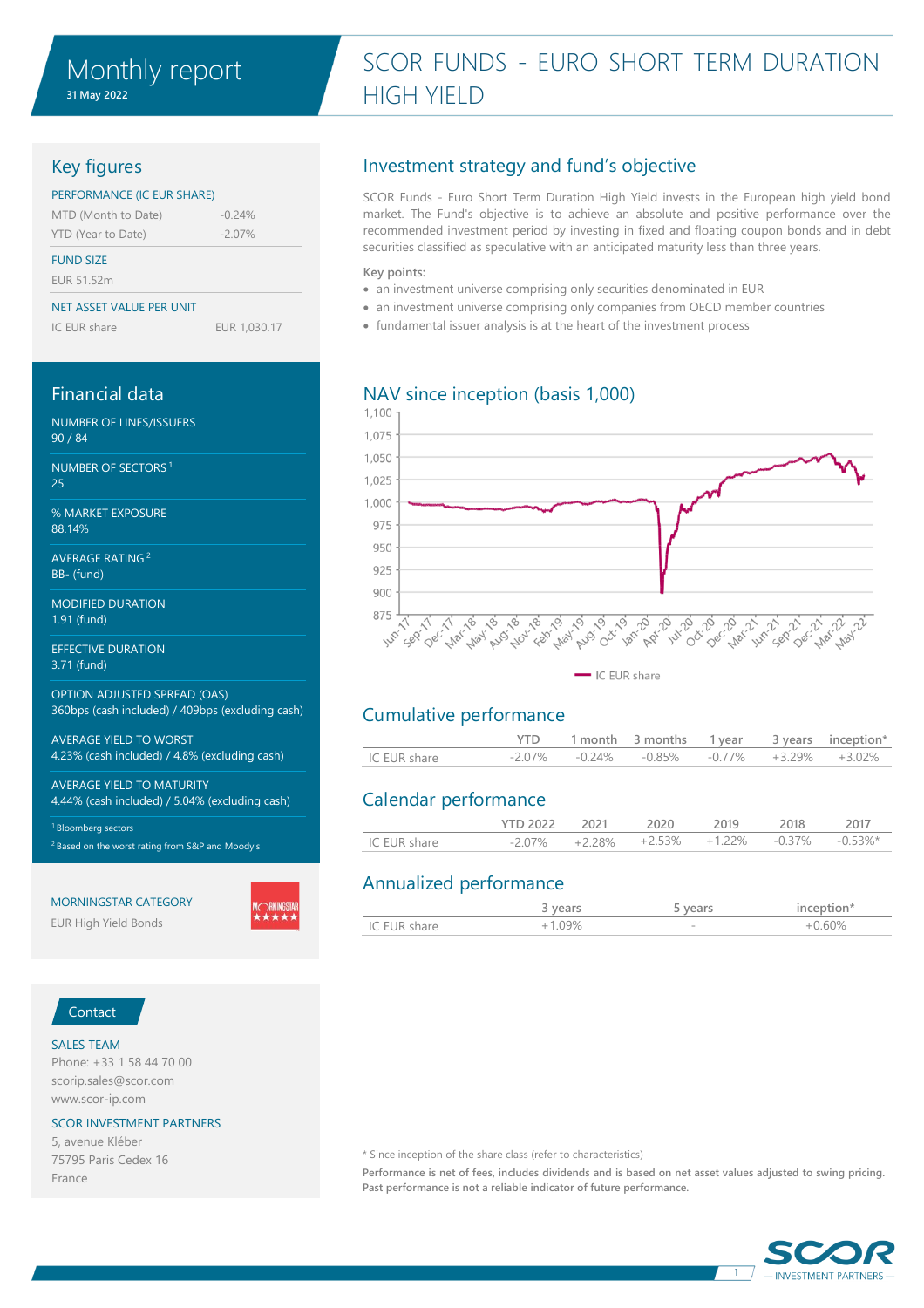## Top 10 exposures

| <b>ISSUER</b>                | <b>SECTOR</b>            | <b>COUPON</b> | <b>MATURITY</b> | $\%$  |
|------------------------------|--------------------------|---------------|-----------------|-------|
| <b>LUFTHANSA</b>             | Airlines                 | 2.00%         | 14/07/2024      | 2.91% |
| <b>LEVI STRAUSS &amp; CO</b> | Retailers                | 3.38%         | 15/03/2027      | 2.26% |
| <b>FAURECIA</b>              | Automotive               | 2.63%         | 15/06/2025      | 2.21% |
| <b>SES SA</b>                | Cable Satellite          | 5.63%         | Perp            | 2.02% |
| <b>DKT FINANCE APS</b>       | Wirelines                | 7.00%         | 17/06/2023      | 1.99% |
| <b>SUNSHINE MID BV</b>       | Food and Beverage        | 6.50%         | 15/05/2026      | 1.97% |
| PLATIN 1426 GMBH             | Construc. Machinery      | 5.38%         | 15/06/2023      | 1.96% |
| <b>INTERTRUST GROUP</b>      | <b>Consumer Services</b> | 3.38%         | 15/11/2025      | 1.94% |
| <b>IGT</b>                   | Gaming                   | 3.50%         | 15/06/2026      | 1.93% |
| <b>DARLING GLOBAL</b>        | Food and Beverage        | 3.63%         | 15/05/2026      | 1.91% |

Breakdown by rating 3, 5



## Breakdown by country 3,6



## Top 15 sectors <sup>4</sup>



Breakdown by OAS (in bps)  $3$ 



## Breakdown by maturity bucket<sup>3</sup>



<sup>3</sup>% of the AuM, cash and government bonds are excluded

<sup>4</sup> Bloomberg sectors

<sup>5</sup> Based on the worst rating from S&P and Moody's

<sup>6</sup> Country of risk, source: Bloomberg

Fund

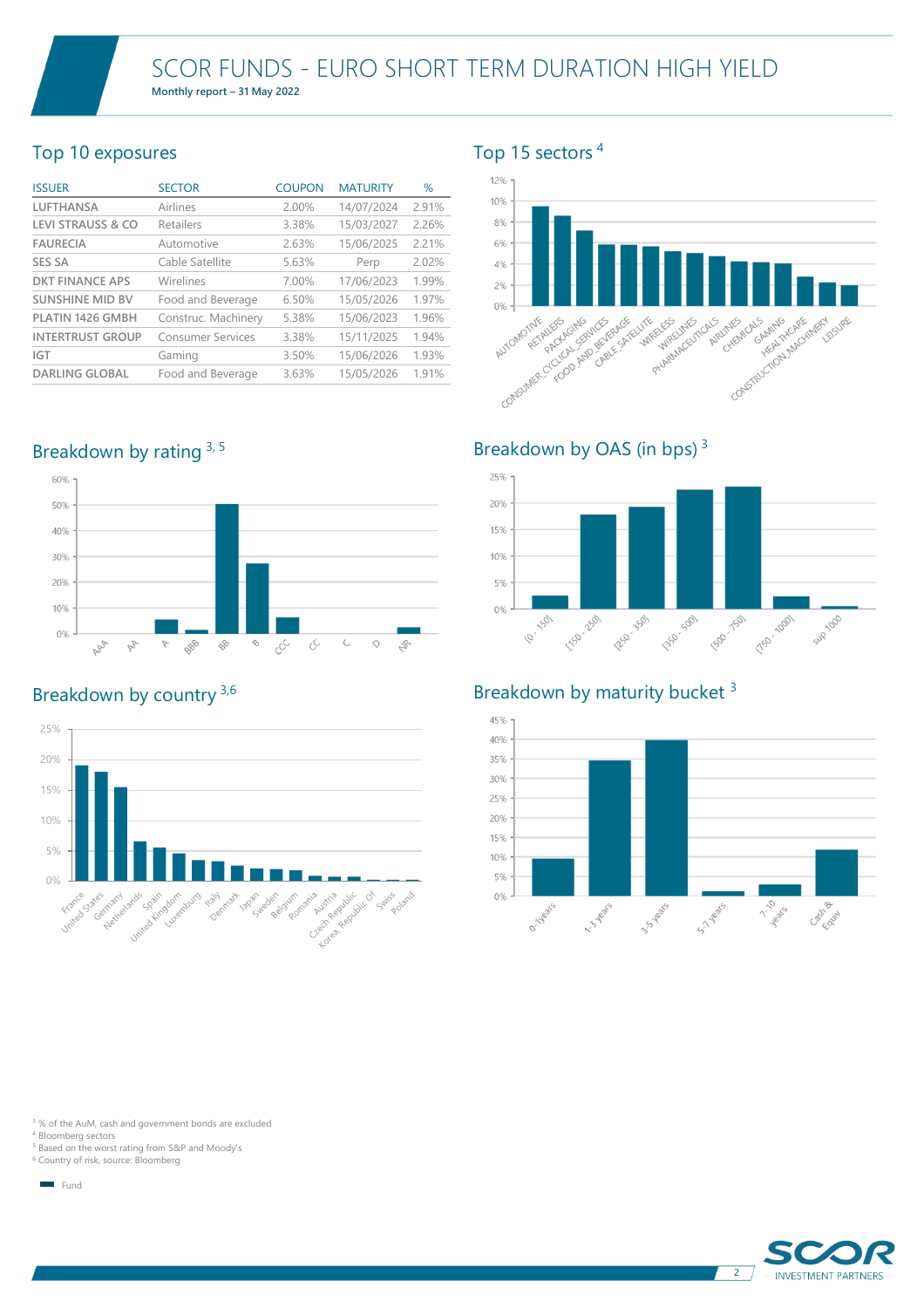## **Characteristics**

### ISIN CODE

IC EUR share LU1497739240

BLOOMBERG CODE

IC EUR share SCOSTHY LX Equity

#### FUND NAME

SCOR FUNDS - EURO SHORT TERM DURATION HIGH YIELD

#### LEGAL FORM

Sub-fund of a Luxembourg-based SICAV, under the directive 2009/65/EC (UCITS)

#### INCEPTION DATE

IC EUR share 20/06/2017

### FUND CURRENCY

EUR

### RECOMMENDED INVESTMENT HORIZON 3 years minimum

### RISK AND REWARD PROFILE

- **2 3** 4 5
- $\blacktriangleright$  For a lower risk, typically lower rewards **7** For a higher risk, typically higher rewards
- 

### VALUATION FREQUENCY

Daily (D)

### SWING PRICING

Swing Pricing mechanism effective as of February 1, 2021

### SUBSCRIPTION / REDEMPTION

Orders received each D day before 12:00 p.m. (Lux. Time), executed on NAV D day

SETTLEMENT AND DELIVERY

 $D+2/D+2$ 

ONGOING CHARGES 0.46% VAT incl. (for the year 2020)

PERFORMANCE FEES

None

SUBSCRIPTION / REDEMPTION FEES Maximum 3.00% / none

### **CUSTODIAN**

BNP Paribas Securities Services, Luxembourg

DELEGATED ACCOUNTING MANAGEMENT BNP Paribas Securities Services, Luxembourg

### COUNTRIES OF COMMERCIALIZATION

BE, FR, LU, MC\*, UK

\*Only with approved local entities

### Market review

The Euro High Yield market returned performances of -0.99% in May 2022, bringing YTD performance to -7.90%. The continuous increase in risk premiums since April came to an end in May. The average OAS widened by an additional 65 bps to a peak of 518 bps, before subsiding to 469 bps at the end of the month, representing an excess return of -0.52% in May. Putting Covid to one side, the last time spreads reached 500 bps was in January 2019. Since the start of 2022, the Euro high yield segment has significantly underperformed US high yield over the entire yield curve. In both regions, the performance of long maturities has been more negative (-15% for the euro market) than that of short maturities (-5%).

Central banks are reacting differently to the expected slowdown in growth. While the ECB seems to want to maintain the pace at which it rescinds its accommodative monetary policy, the Fed is ready to slow down. US assets thus posted positive performances, while euro markets performed negatively in May.

European high-yield funds continued to be subject to redemptions, which did not accelerate, however. Redemptions in May totaled EUR 1.4 billion, bringing the total since the start of the year to EUR 7 billion, or nearly 9% of outstandings. Funds still had significant cash, dampening the volume of sales at depressed levels. The average price of Euro high yield bonds is 92% of par. Adjustments to exposure might be delicate given the liquidity situation and deteriorating price spreads. The increase in the proportion of distressed debt since the beginning of the year is concentrated in the consumer discretionary sector, both in high yield bonds and in loans. The sector is directly affected by inflation in energy and industrial raw material prices.

BB-rated corporate hybrids continued to underperform, by 1.70% in May, bringing YTD performance to -10.84%. There were no new primary market issues in May. The BB segment overall reduced its lag, benefiting from a flight to quality within the euro high yield asset class. It posted a performance of -0.66%, vs -1.39% for the B segment and -1.97% on the CCC segment. The yields of the three segments were 4.5%, 6.7% and 10.5%, respectively. Like the May primary issues, the BB segment had an attractive risk/return relationship compared with the other rating categories. Issues were primarily in the BB category. Virtually all spreads tightened by around 50 bps between announcement and final pricing, despite the fragile market, and yield was around 4.375%. Issuers included Elis, Volvo and new issuer Huhtamaki, a Nordic packaging company.

Recently published first-quarter results have been mostly positive. Although margins of certain industrial companies narrowed, the top line continued to pick up, because of volumes and because cost increases were passed on to prices to a greater-than-expected extent, as illustrated by Thyssen, Grifols and Elis. Generally, the trend remained very favorable in gaming, which continued to recover, leisure and shipping. Acquisitions (or rumors thereof) also continued to be a support factor, placing the targets among the best performers: Banijay, House of HR, Atalian and Ontex.

## Fund manager's comment

The SCOR Short Term Duration High Yield fund posted a negative performance of -0.24% in May 2022 and has declined by -2.07% since the start of the year.

The fund's positioning on the short end of the yield curve continued to be beneficial to it, compared with the market as a whole, against a background of rapidly increasing sovereign rates and even though yield curves were flattening. Nearly half of the fund's holdings even posted a positive total performance, such as airlines Lufthansa and Air France, Banijay, Elis and Thyssen, which were buoyed by favorable results and upgrades in full-year forecasts.

Cash remained high and the fund took advantage of opportunities sparingly, as we can expect to see sovereign rates continue to rise in the coming months. We strengthened our position in Volvo and Elis, taking advantage of weakness in their existing bonds when new ones were issued, as well as in Phoenix Pharma 2025, BB+, which was yielding nearly 4%.